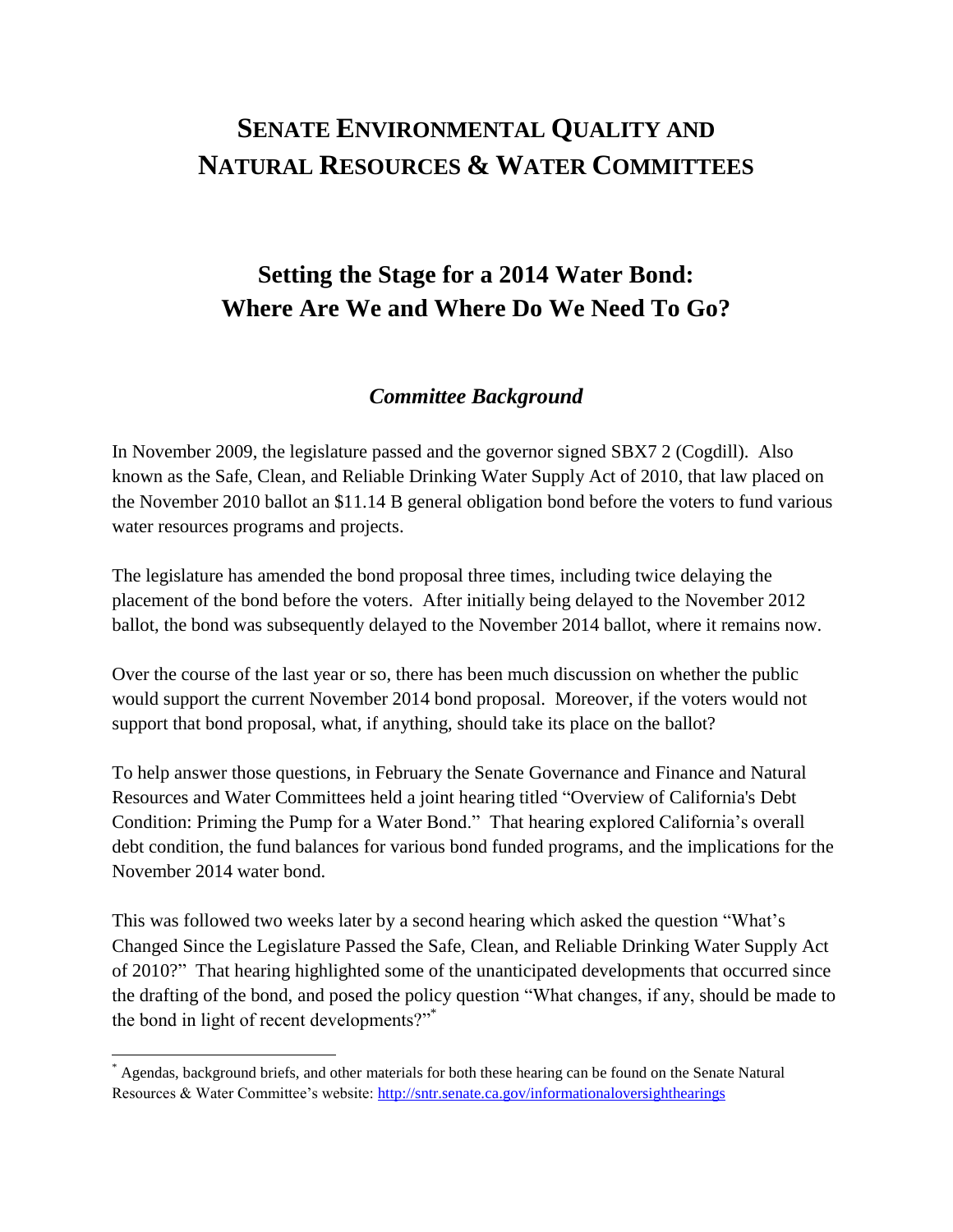The Assembly has also been looking at the 2014 water bond. The Chair of the Assembly Water, Parks, and Wildlife Committee (AWPW) has formed a working group to develop first bond principles and then bond language. AWPW has also held informational hearings specifically to craft a water bond that could replace the existing 2014 bond.<sup>\*</sup>

There are currently three bills in the Legislature that would affect the current 2014 water bond. SB 40 (Pavley) simply changes the name of the 2014 water bond to reflect the fact that it is no longer on the 2012 ballot. The other two bills, SB 42 (Wolk) and AB 1331 (Rendon), would each replace the current 2014 water bond with an entirely new bond.

This hearing is intended to take stock of where the legislative bond discussions stand, identify issues that may need additional attention, and, where appropriate, suggest alternative approaches for consideration of the members. To provide a context for this hearing, this paper:

- Summarizes the general provisions of the current 2014 water bond, SB 42, and AB 1331;
- Describes how each proposal addresses funding for each category of funding; and
- Identifies key issues for further discussion.

## *Overview Of The Proposals*

Currently on the November 2014 ballot is the Safe, Clean, and Reliable Drinking Water Supply Act of 2012. That measure would authorize \$11.14 B in general obligation bonds to fund a variety of water related programs and projects. SB 42 (Wolk) would replace the current 2014 bond with the \$6.475 B the Safe Drinking Water, Water Quality, and Flood Protection Act of 2014. Likewise, AB 1331 (Rendon) would replace the current 2014 bond with the \$6.5 B Climate Change Response for Clean and Safe Drinking Water Act of 2014.

Table 1 shows the proposed funding for each proposal by funding category. It should be noted that each bond proposal names and classifies the various programs and projects differently. The data shown in this background brief are staff's attempt to classify the bond funded activities on a consistent basis. The categories are generally self-explanatory. Two categories that require a bit of explanation are Watersheds: Regional Concern and Watersheds: Statewide Concern. Watersheds: Statewide Concern are those watersheds where the State of California has some legal responsibility to fund or otherwise participate in the restoration of a significant part of the watershed; namely, the Klamath River, San Joaquin River, and the Salton Sea. Watersheds: Regional Concern are all other watershed restoration activities, whether by a specific conservancy or some other state funded program.

 $\overline{\phantom{a}}$ \* <http://awpw.assembly.ca.gov/waterbond>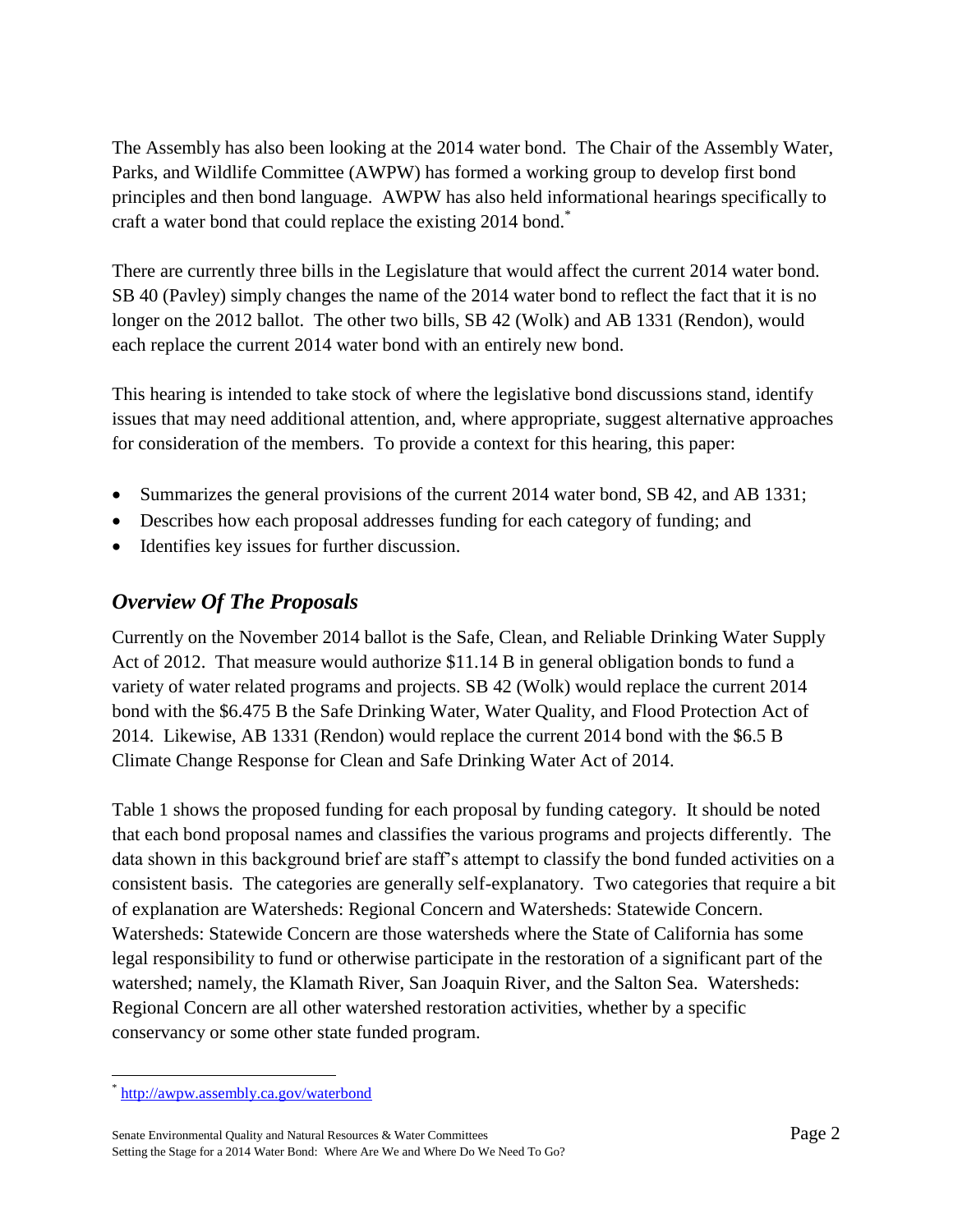| <b>Table 1</b><br><b>Proposed Water Bonds: Funding By Category</b> |            |           |            |
|--------------------------------------------------------------------|------------|-----------|------------|
| <b>Funding Category</b>                                            | 2014 Bond  | AB 1331   | SB 42      |
| <b>Water Quality</b>                                               | $$1,175$ M | \$1,000 M | \$900 M    |
| <b>Water Supply</b>                                                | 2,580 M    | 1,500 M   | 1,500 M    |
| <b>Watersheds: Regional Concern</b>                                | 1,390 M    | 1,000 M   | 600 M      |
| <b>Watersheds: Statewide Concern</b>                               | 375 M      | 500 M     | 500 M      |
| Delta                                                              | 2,250 M    | 1,000 M   | 1,000 M    |
| Storage                                                            | 3,000 M    | 1,500 M   | 1,000 M    |
| Flood                                                              |            |           | 975 M      |
| Other*                                                             | 370 M      |           |            |
| Total                                                              | \$11,140 M | \$6,500 M | $$6,475$ M |
| *Conveyance & economic development                                 |            |           |            |

Table 1 shows that unlike the current 2014 bond and AB 1331, SB 42 proposes funding for flood protection programs and projects. Also, the current 2014 bond proposes funding for two activities not funded by either AB 1331 or SB 42; namely local and regional conveyance projects and economic development in Siskiyou County.



Senate Environmental Quality and Natural Resources & Water Committees Page 3 Setting the Stage for a 2014 Water Bond: Where Are We and Where Do We Need To Go?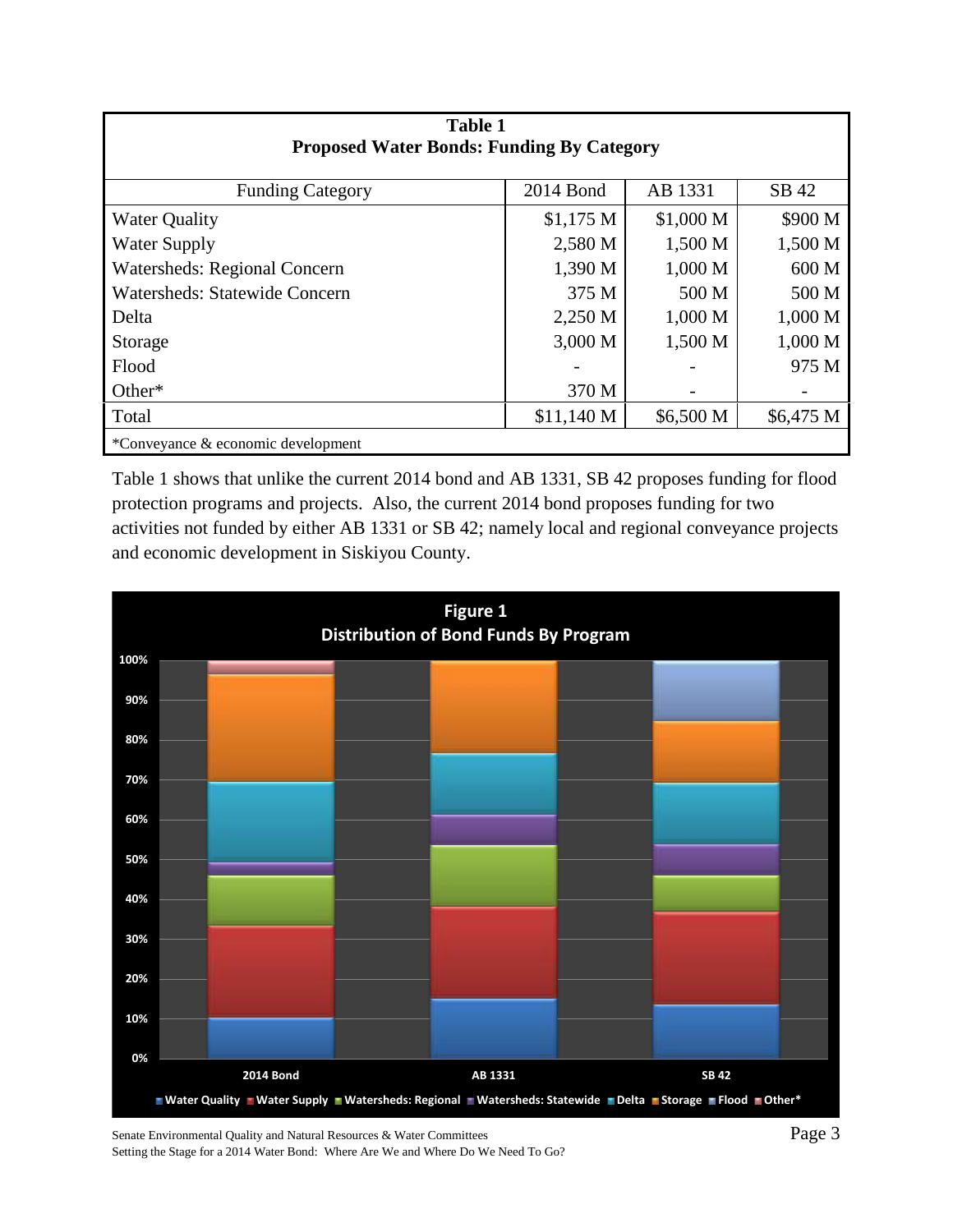The current 2014 bond proposes about \$1 B more in funding for water supply projects than SB 42 and AB 1331. It also proposes significantly more funding for regional watershed projects, but less for watersheds of statewide concern than the \$500 M proposed in both SB 42 and AB 1331. Another significant difference is the amount of funding for storage projects; the current 2014 bond proposes \$3 B in funding while AB 1331 proposes half that and SB 42 offers only a third as much.

Because the current 2014 bond is significantly larger than that proposed by SB 42 and AB 1331, it is difficult to compare the different priorities within each bond. Figure 1 shows the relative distribution of funds within each bond proposal.

Interestingly, all three bond proposals dedicate just over 23 percent of the funds for water supply projects and programs. The major differences are in the relative funding for storage and regional watersheds. Also the current 2014 bond dedicates about 5 percent more of its fund for supporting the Delta than AB 1331 or SB 42.

Another way of comparing the different proposals is to look at the geographic distribution of the proposed funding. Figure 2 shows the geographic distribution of funds for each proposal.



Senate Environmental Quality and Natural Resources & Water Committees Page 4 Setting the Stage for a 2014 Water Bond: Where Are We and Where Do We Need To Go?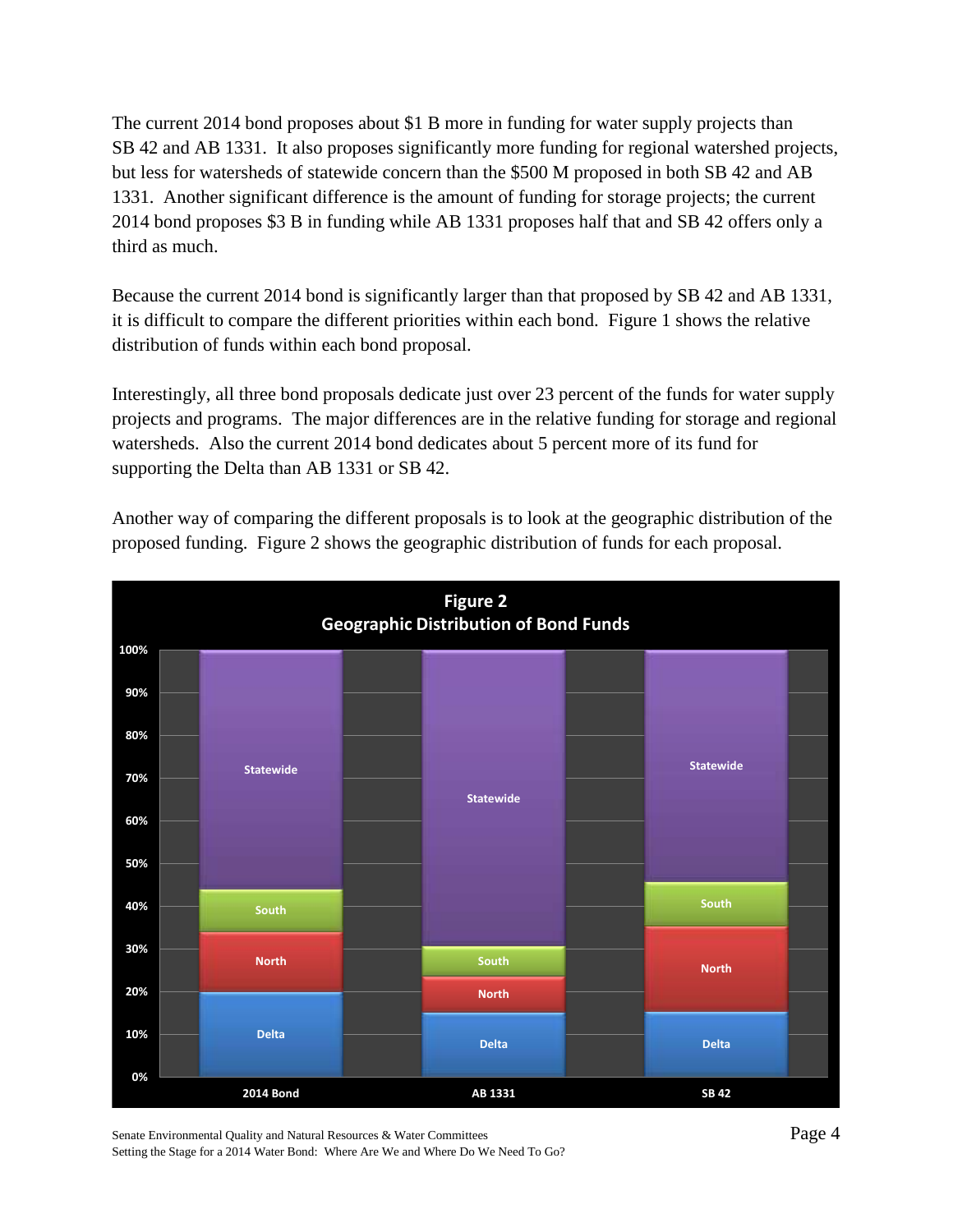Geographically, the biggest difference between the three proposals is that AB 1331 distributes nearly 70 percent of its funds on a statewide basis, while the current 2014 bond and SB 42 both distribute about 55 percent of their funds statewide.

#### Issues for Members' Consideration:

• *Marketing.* To become enacted, a bond proposal must appeal to both 2/3 of each house of the Legislature *and* a majority of the electorate. AB 1331 makes frequent reference to climate change, both in the title of the bond and in many of the chapter titles.

Does the frequent reference to climate change help or hinder getting both legislative approval and voter ratification?

 *Size of Bond*. The general sense is that the current 2014 bond, at \$11.14 B, is simply too large for the voters to accept. Both SB 42 and AB 1331 suggest that \$6.5 B is the right level for voter acceptance.

What is the maximum level of additional debt to fund water resources projects and programs that the voters will find acceptable?

 *Geographic Distribution.* Each of the bond proposals distributes some of the funds to specific regions and some funds are made available statewide. AB 1331 provides more of its funds on a statewide basis than the current 2014 bond and SB 42. SB 42 designates significantly more of its funds to areas north of the Tehachapis than to Southern California. And, the current 2014 bond provides relatively more funds to the Delta than the other two bond proposals.

What are the advantages of distributing funds to specific regions versus making funds available statewide?

Should funds distributed to specific regions reflect the distribution of the state's population, the geographic size of the region, or some other metric?

 *Eligible Programs/Projects.* At the February 26, 2013 hearing on California's debt condition, the Legislative Analyst's Office recommended that state bond funds be used to finance activities that provide state-level benefits.

Should bonds funds be limited to those activities that provide state-level benefits? If so, how well do the different bond proposals meet that criterion?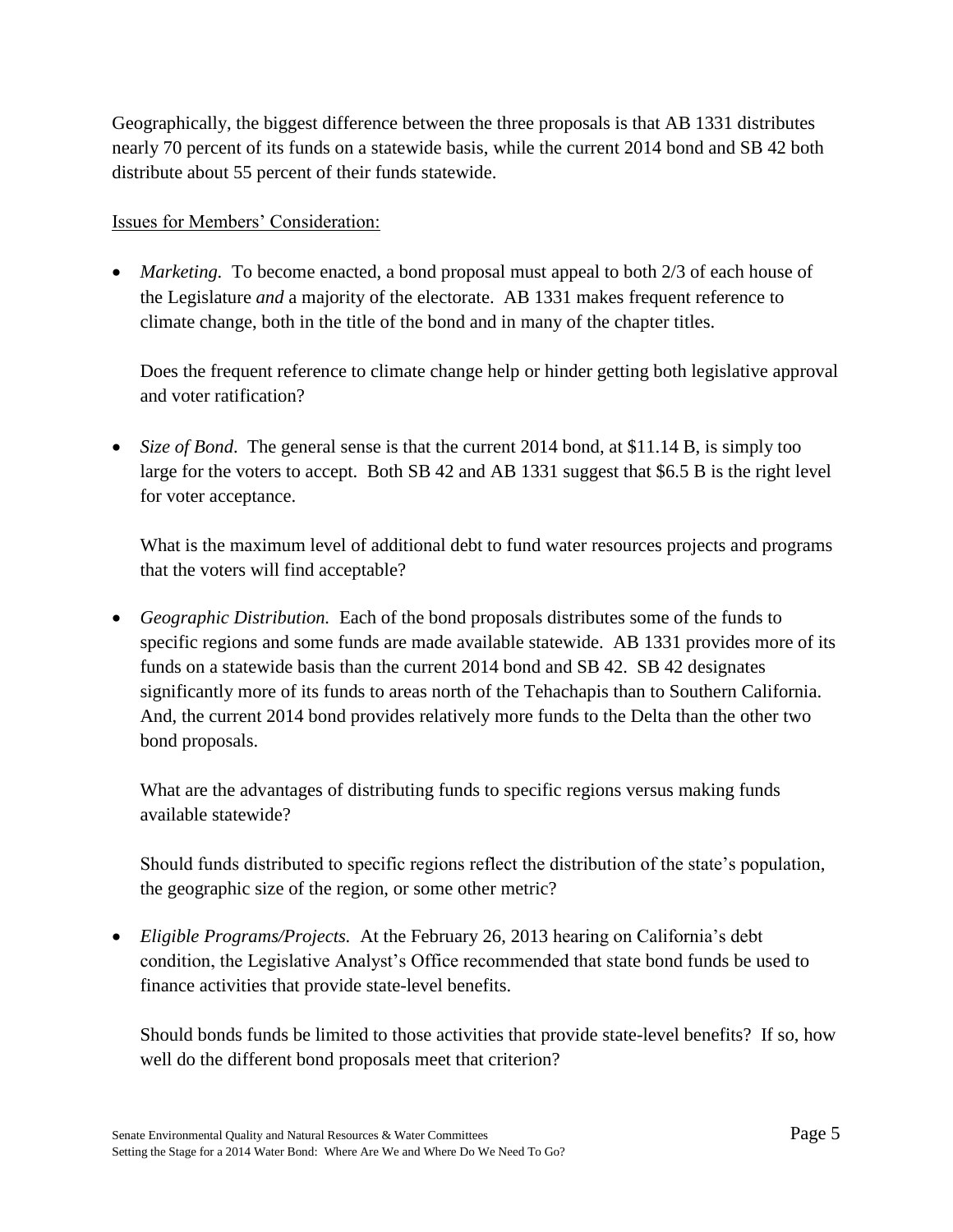• *Identifying Agencies.* Previous resources bonds have, for most of the programs authorized by those bonds, designated which specific state agency would be responsible for disbursing the funds for each program. This practice has been continued in both the current 2014 bond and for SB 42. In contrast, AB 1331 has generally *not* designated which specific state agency would be responsible for disbursing funds for each program. This would mean such decisions would need to be resolved through the annual budget process.

Is it advantageous to identify implementing agencies in the bond acts or rather is it preferable to defer such decisions to future legislatures to decide through the annual budget process?

 *Eligible Parties.* All three bond proposals limit eligibility to receive of bond funds to public agencies, nonprofit organizations, public utilities, and mutual water companies. The last legislative water bond, 2000's Proposition 13, also made federally recognized Indian tribes that own or operate a public water system eligible for bond funds.

Should the bond proposals make federally recognized tribes eligible to receive water bond funds?

 *Compliance.* All three bond proposals make compliance with various statutory requirements and policies, such as the Urban Water Management Planning Act, prerequisite for receiving bond funds. However, the proposals are not consistent regarding which statutes are prerequisite. For example, SB 42 requires that integrated regional water management plans be consistent with the policy of reducing dependence on the Delta.

Is it desirable to explicitly require compliance with specific statutes as a prerequisite for bond funding and if so, which ones?

# *Water Quality*

All three bond proposals identify and prioritize funding for water quality similarly to Proposition 50 (2002) and Proposition 84 (2006). Water quality is broadly categorized as treatment and remediation of drinking water supply, contamination removal and prevention in source water supply, storm water management and conservation and efficiency projects. The current bond proposal allocates \$1 B for groundwater protection and water quality projects primarily protection, remediation and treatment of groundwater used for drinking water. SB 42 allocates \$2 B for safe drinking water. There is additional water quality funding available in a \$2.1 B allocation for the purpose of assisting the state in meeting Federal Water Pollution Control Act requirements. AB 1331 allocates \$1 B for water quality projects aimed at reducing and preventing contamination in drinking water, specifically prioritizing small, disadvantaged or rural communities. Each of the proposals adopts the definition of "disadvantaged community"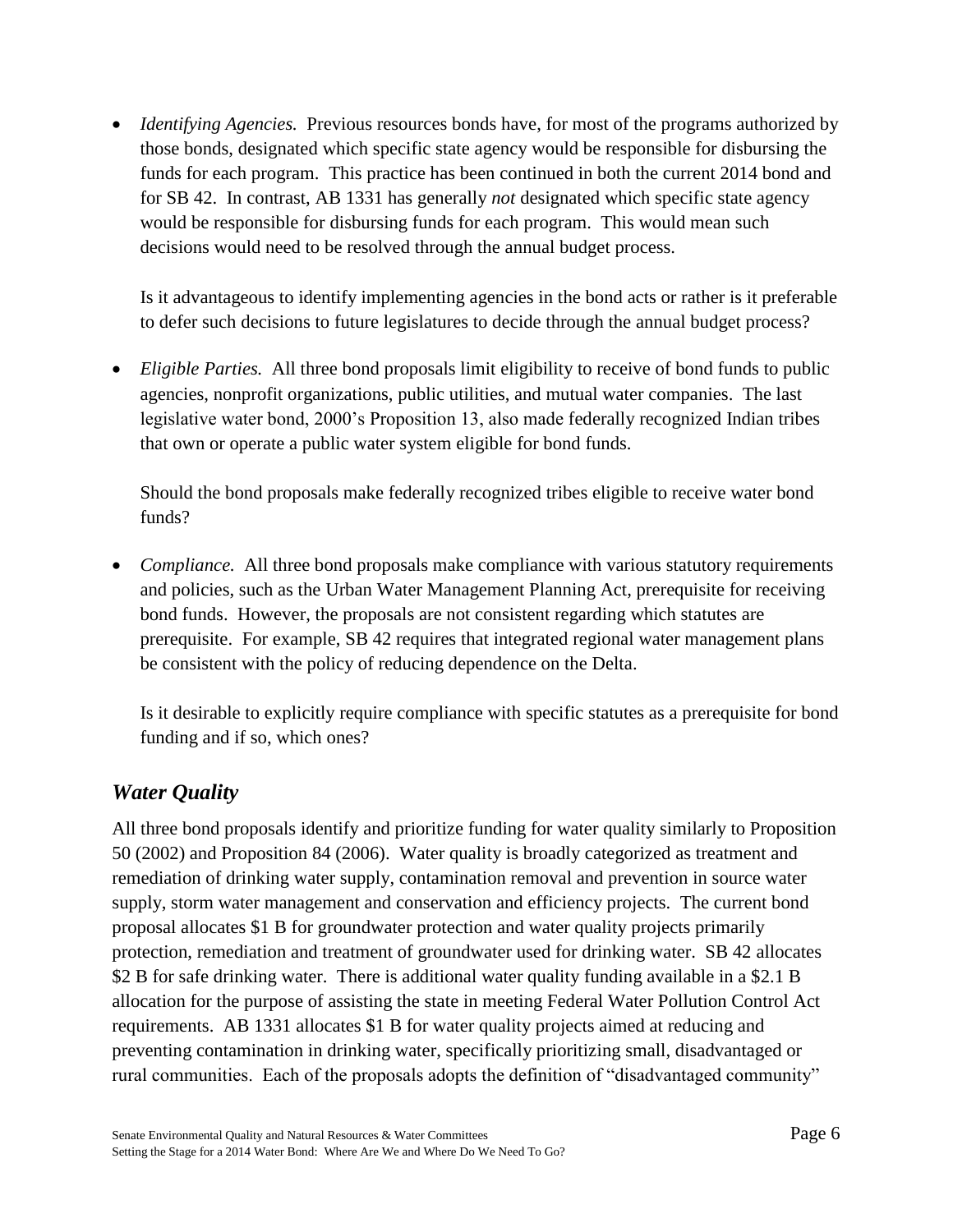and "severely disadvantaged community" as was used by propositions 50 and 84 and designates specific allocations of project funding in those communities.

#### Issues for Members' Consideration:

 *Priorities.* All three bond proposals identify and define water quality priorities, in varying levels of specificity, similarly to the prior bonds. Does this make sense for California's future water quality needs or should there be an evaluation of how we look at water quality? For instance, the Legislature has introduced a myriad bills to change the implementing statute of Proposition 84 in an attempt to address the most urgent water quality needs. This suggests that the current approach is simply not getting money to the desired population. In developing the statutory language associated with a new bond, it may be prudent for the legislature to develop a current view of California's water quality needs, develop definitions that fit that view and learn from the changes that have been made in implementing the previous bonds.

Do the priorities, definitions and allocations from prior bonds still apply?

 *Definitions.* Each of the proposals adopts the same definition of "disadvantaged community" and "severely disadvantaged community" as was used by propositions 50 and 84 and designates specific allocations of project funding in those communities. However, the 2010 federal census did not collect the household economic data necessary for making this determination about communities. As such the state would have to use data from 2000 which would not provide an accurate identification of the communities the bond was intending to reach.

Should there be a new measure of "need?" If so, what should it be?

• *Bang for the Buck.* Recently, the United States Environmental Protection Agency estimated California's 20 year drinking water infrastructure need at over \$40 billion. Knowing that a bond can only supplement a small portion of that need, how should the language of the bond be drafted to maximize federal, local and private matching investments? Should there be an emphasis on addressing immediate urgent need or developing long term solutions? Prior bonds prioritized communities with larger populations. Given the severity of water quality problems for California's small rural communities, how does the Legislature want to prioritize that need in a new bond?

How do we maximize the state's investment?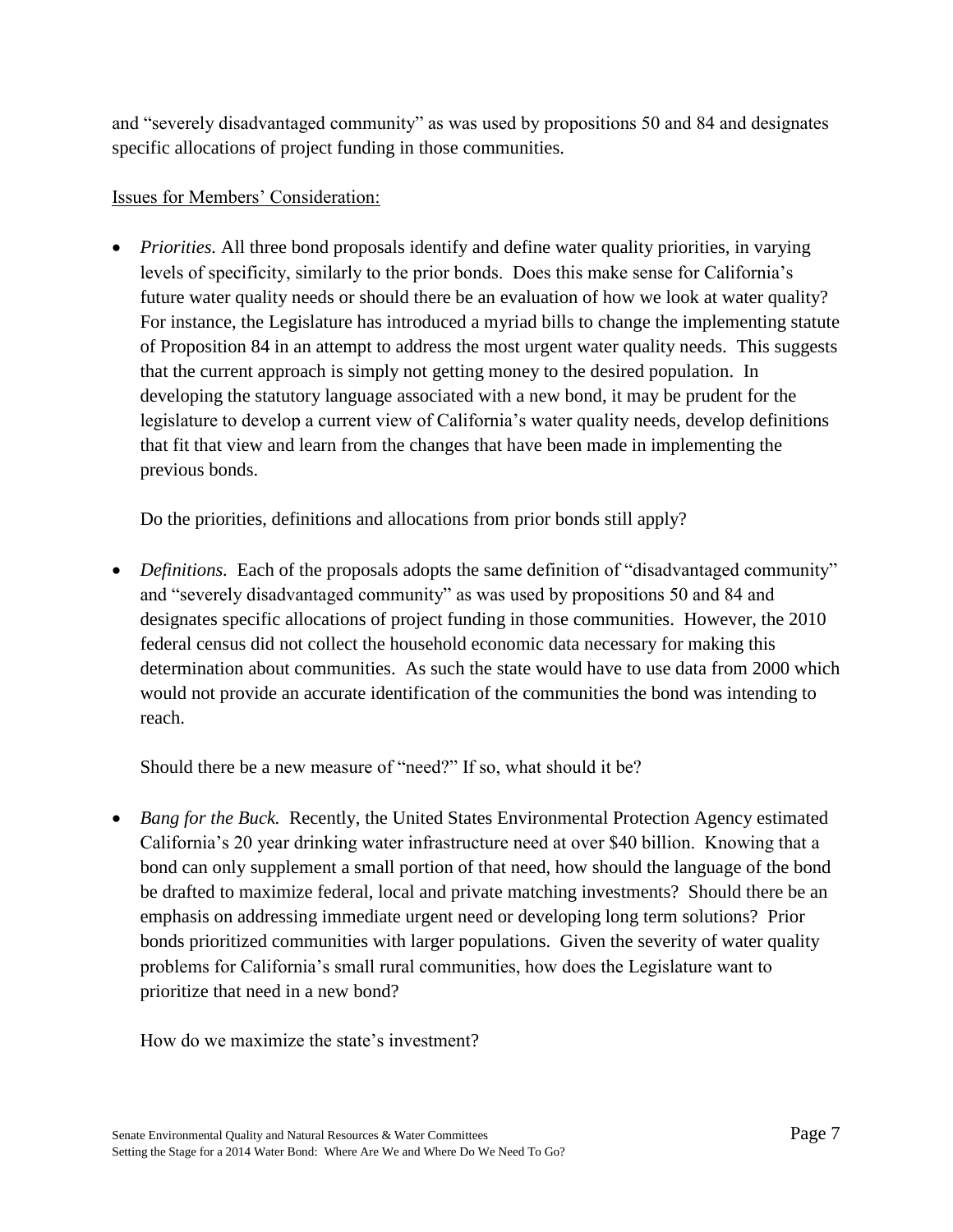• *What's the Plan?* The allocation of funds for water quality projects from Propositions 50 and 84 look at individual projects. Over the last several years much attention has been brought to the need to evaluate and develop better solutions for regional and statewide water quality project planning. The Legislature may wish to consider providing bond funding for the State Water Resources Control Board to develop an evaluation of the state's water quality needs for both surface and groundwater, identify present and immerging contaminants and develop a plan for addressing those needs.

Should bond funds be provided to develop a comprehensive water quality plan?

# *Water Supply*

Each of the three bond proposals provide the bulk of the funding for water supply and related projects through an integrated regional water management program (IRWMP), though the specifics are different. Each bond proposal also distributes that funding by region, though again the regions and basis for distributing the funds differ. The current 2014 bond and AB 1331 also provide separate funding for recycled water projects, while SB 42 simply makes recycled water projects an eligible use of IRWMP funds. Additionally, the current 2014 bond provides some funds for drought relief projects.

#### Issues for Members' Consideration:

 *Funding Regions.* SB 42 uses the same funding regions as was used in the most recent water bond, Proposition 84. Those regions are based on hydrologic regions, with the south coast hydrologic region divided into Los Angeles/Ventura, Santa Ana, and San Diego subregions. The current 2014 bond and AB 1331 generally use the same regions as Proposition 84 and SB 42, except that that the current water bond and AB 1331 also include what is called the mountain counties overlay. This region is carved from the Sacramento and San Joaquin hydrologic regions and includes the sierra foothills up to the crest of the mountains.

What should be the regions used for IRWMP?

 *Funding Formulae.* All three bond proposals distribute IRWMP funds across the regions as follows: Each region received a fixed amount of funds, and the balance was distributed based on population. However, SB 42 used a different base amount than the current 2014 bond and AB 1331. This is not the only way funds could be distributed. For example, the August 15, 2013 version of SB 42 distributed the funds 75 percent based on population, 25 percent based on geographic area.

What should be the basis for distributing IRWMP funds to the regions?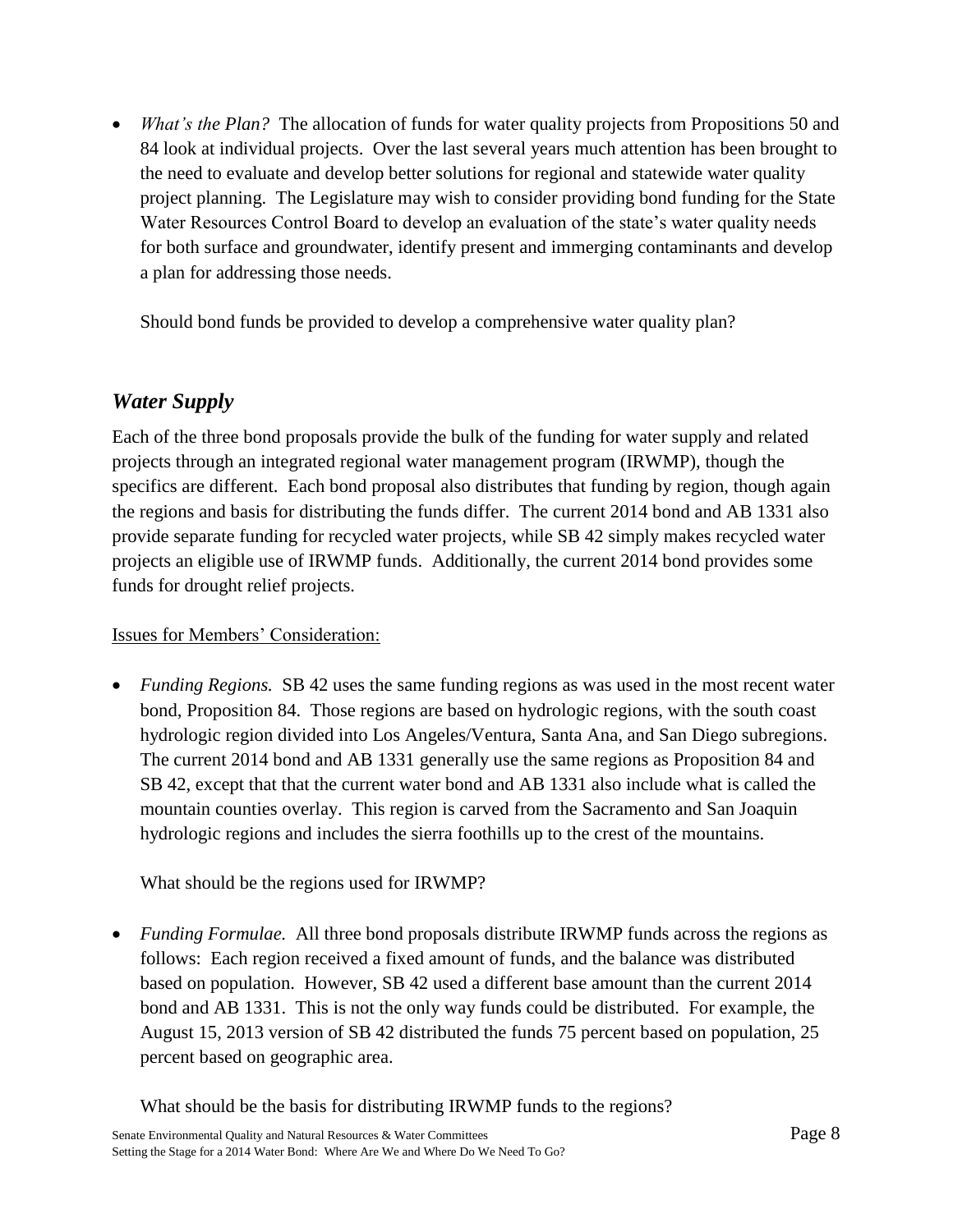*Matching Rates*. All three proposals require a 50 cost share for IRWMP grants. The current 2014 bond and AB 1331 allow the matching rate to be reduced or waived for projects that directly benefit a disadvantaged community or economically distressed area. SB 42 allows the rate to be reduced or waived for projects serving disadvantaged communities or result in a direct reduction in water exported from the Delta.

Should matching requirements be waived for projects that benefit certain communities or aid in achieving certain policy objectives? If so, what are those communities or policy objectives?

 *Eligible Programs.* Since its creation in Proposition 50, IRWMP has been viewed principally as a water supply management program. However, as regions explore different paths towards regional self-sufficiency, other programs such as storm water management programs are showing promise for not just supply management, but water quality and flood management purposes as well. AB 1331 explicitly includes stormwater management as one of the eligible uses of IRWMP funds; SB 42 funds stormwater management projects, but as a separate flood management program; the current 2014 bond does not address stormwater management.

Should stormwater management be integrated into the IRWMP program?

 *Recycled Water.* Both the current 2014 bond and AB 1331 treat recycled water as a separate funding category, SB 42 includes recycled water projects as an eligible use of IRWMP funds.

Should recycled water be a separate program or included within IRWMP?

### *Watersheds: Statewide Concern*

In addition to the challenges facing the Delta (discussed below), California has significant funding responsibilities in three other water resources areas: The Salton Sea, San Joaquin River restoration, and Klamath River restoration.

#### Issues for Members' Consideration:

 *Specific Programs?* The current 2014 bond specifically identifies and funds each of the three project areas. SB 42 and AB 1331 each provide funding for those activities, but provide a common program to fund them.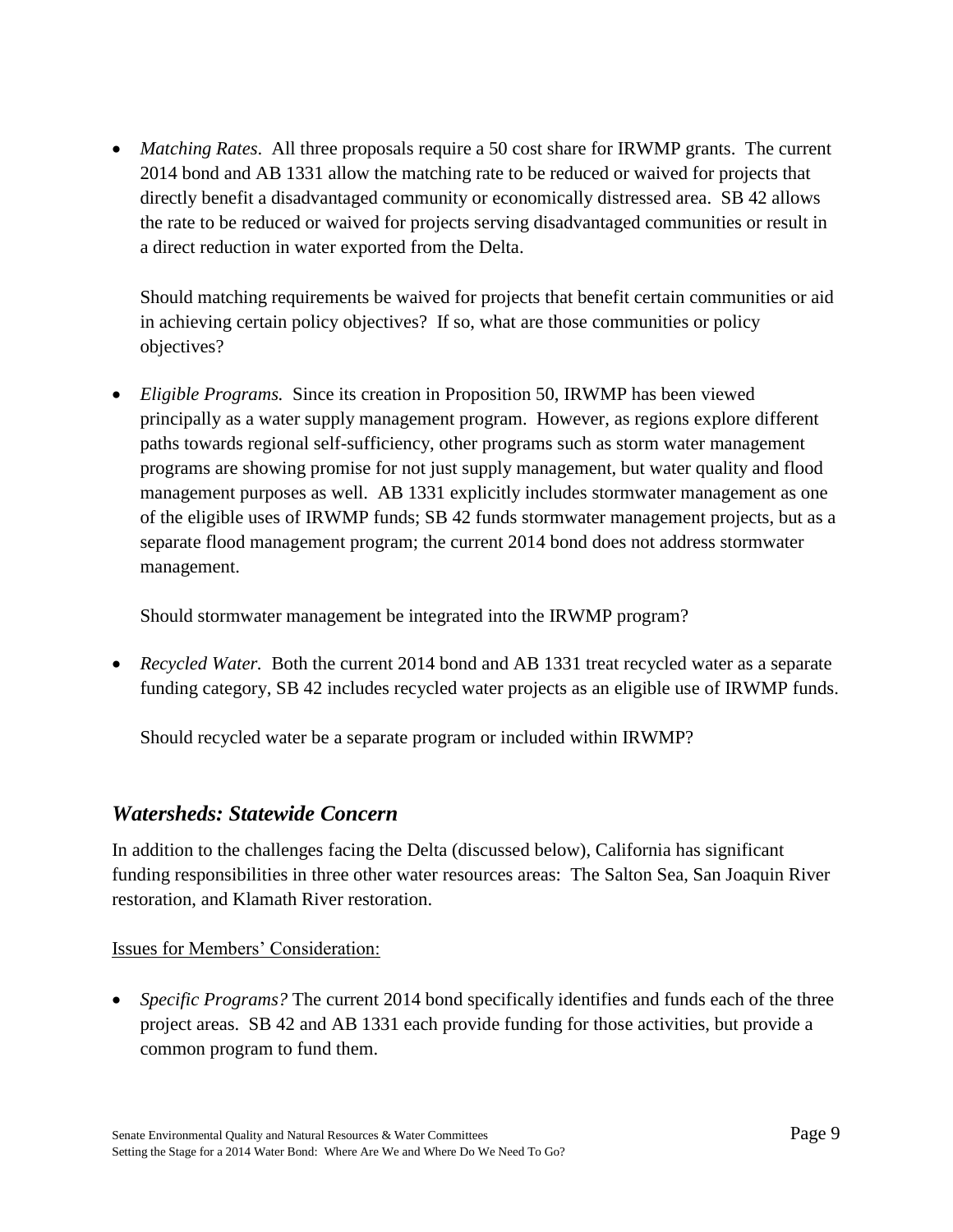Should the Salton Sea, San Joaquin River restoration, and Klamath River restoration each receive specific funding?

# *Watersheds: Regions*

California has numerous conservancies and programs to fund watershed projects.

### Issues for Members' Consideration:

 *Funds Distribution.* The current 2014 bond specifically identifies and provides funds to the different conservancies and watershed programs. AB 1331 provides the funds to the Natural Resources Agency to distribute to the various conservancies. SB 42 goes a step further and requires the Natural Resources Agency to develop a statewide natural resources protection plan to identify priorities for funding. However, those are not the only potential funding processes. The August 15, 2013 version of SB 42 distributed the funds 50 percent based on population, 50 percent based on geographic area.

How should funds be distributed to the various conservancies and watershed programs?

## *Delta*

All three proposals provide significant funding for Delta restoration activities and all three state that none of the funds provided in the bond may be used to fund Delta conveyance facilities. The current 2014 bond explicitly provides funds in support of the non-conveyance features of the Bay Delta Conservation Plan (BDCP); the other two proposals are silent on whether or not funds may be used for BDCP's non-conveyance purposes.

### Issues for Members' Consideration:

 *Priorities*. SB 42 provides the Delta funds to the Delta Conservancy, who would then make specific funding decisions. The current 2014 bond and AB 1331 do not designate a funding entity; such decisions would presumably be made through the annual budget process.

Should all Delta funds be funneled through the Delta Conservancy?

# *Storage*

The current 2014 bond provides \$3 B continuously appropriated to the California Water Commission (CWC) to fund the public benefits of water storage projects. Projects are to be selected by the CWC through a competitive process, ranked based on the expected return for public investment as measured by the magnitude of the public benefits. Eligible projects include: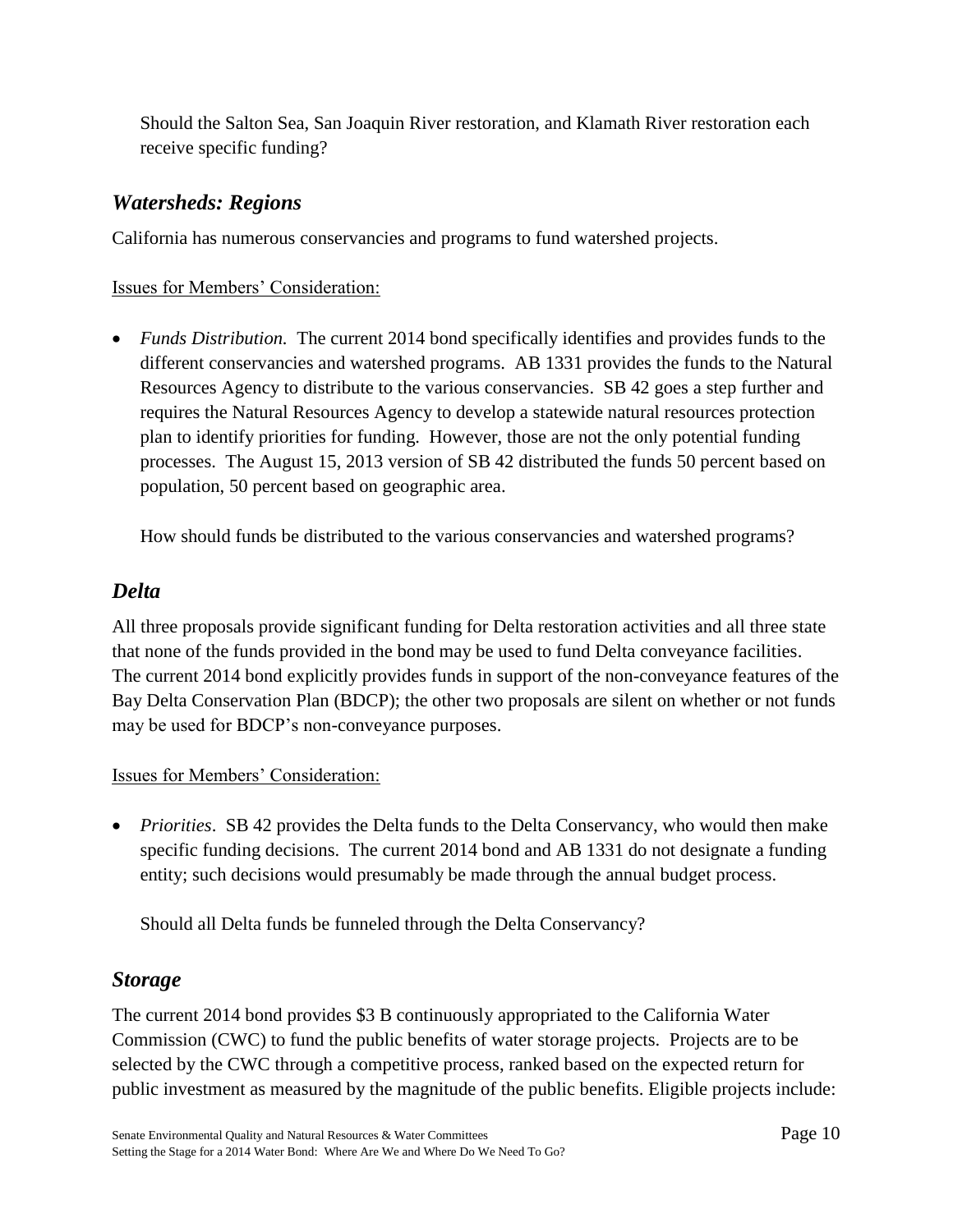- Surface storage projects identified in the CalFed Record of Decision, excluding raising Shasta Dam.
- Groundwater storage projects and groundwater contamination prevention or remediation projects that provide water storage benefits.
- Conjunctive use and reservoir reoperation projects.
- Local and regional surface storage projects that improve the operation of water systems in the state and provide public benefits.

Public benefits are defined as:

- Ecosystem improvements.
- Water quality improvements that provide significant public trust resources or that clean up and restore groundwater resources.
- Flood control benefits.
- Emergency response, including, securing emergency water supplies and flows for dilution and salinity repulsion following a natural disaster or act of terrorism.
- Recreational purposes.

AB 1331 provides \$1.5 B continuously appropriated to the CWC to fund the public benefits associated with projects to:

- Construct new surface water storage projects.
- Restore and expand groundwater aquifer storage capacity.
- Restore water storage capacity of existing surface water storage reservoirs.

Eligible projects under AB 1331 are the same as under the current 2014 bond plus:

• Projects that remove sediment, improve dam stability in seismic events, or otherwise restore water storage capacity in existing water storage reservoirs.

AB 1331 defines public benefits the same as the current 2014 bond.

SB 42 provides \$1 B to the CWC upon appropriation by the Legislature. Eligible projects include projects eligible under the current 2014 bond and AB 1331 plus:

- Projects that result in a permanent reduction of water exported from the Delta.
- Recycled water storage facilities.

SB 42 does not include emergency response or recreation as fundable public benefits or benefits to be considered in ranking projects.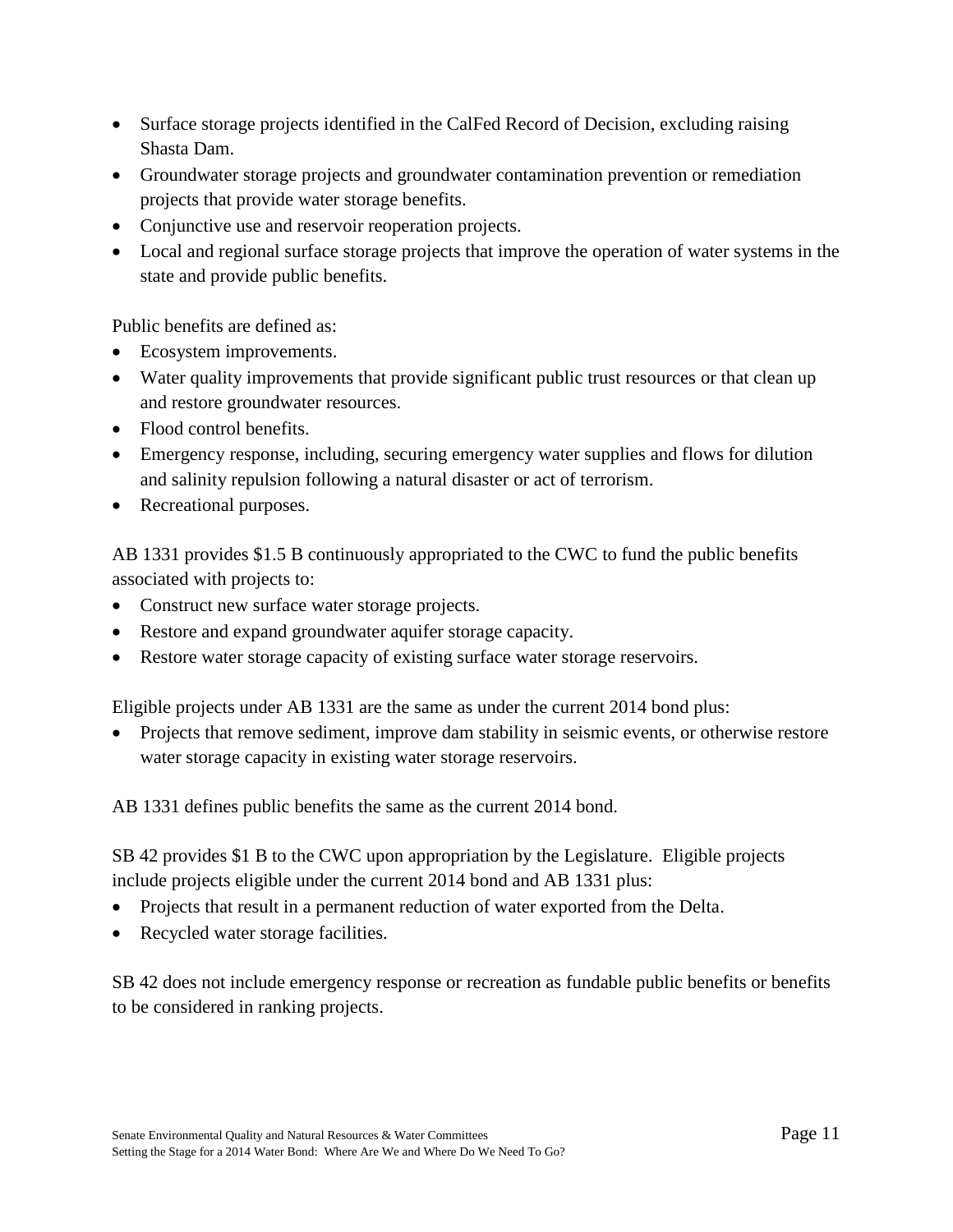#### Issues for Members' Consideration:

 *Continuous Appropriation*. On March 1, 2006, the Senate Committee on Natural Resources and Water, in its Report to the Conference Committee on Infrastructure Bonds: Recommendations For The Proposed Infrastructure Bonds, described a set of bond financing principles to guide its recommendation to the Conference Committee. This included:

*"The Legislative Branch's Power To Allocate Funds.* One of the fundamental checks on the executive branch is the budget process. In that process, the role of the Governor is to develop and propose a budget; the role of the Legislature is to review the proposed budget, amend where necessary, and to appropriate the funds to implement the budget. Bond funded programs that are funded by continuous appropriations bypass the formal budget process with its inherent checks and balances system. Consequently, continuously appropriated bond programs should be avoided."

Should bond funds for storage be continuously appropriated; i.e., not subject to legislative appropriation?

• *Public Benefits*. All three bond proposals would fund the public benefits of water storage projects in priority of the relative magnitude of those public befits. The current 2014 bond and AB 1331, however, would include two sets of benefits not included in SB 42; namely, emergency response and recreational benefits. Emergency response benefits would accrue most to on-stream surface storage projects. Recreational benefits would accrue most to surface storage projects that could support water sports such as boating and fishing. Both these benefits would put groundwater storage projects at a competitive disadvantage.

Should funds for storage projects include emergency response and recreational benefits as consideration for project selection and funding?

 *Studies?* None of the proposals include funding for studying the feasibility of additional surface storage projects. The most recent evaluation of potential surface storage projects was conducted by CalFed in 2000. That investigation screened out consideration of projects below 200,000 acre-feet capacity and deferred investigating a number of other larger projects because they did not meet CalFed's goals and objectives.

Should funds be provided for additional surface storage investigations?